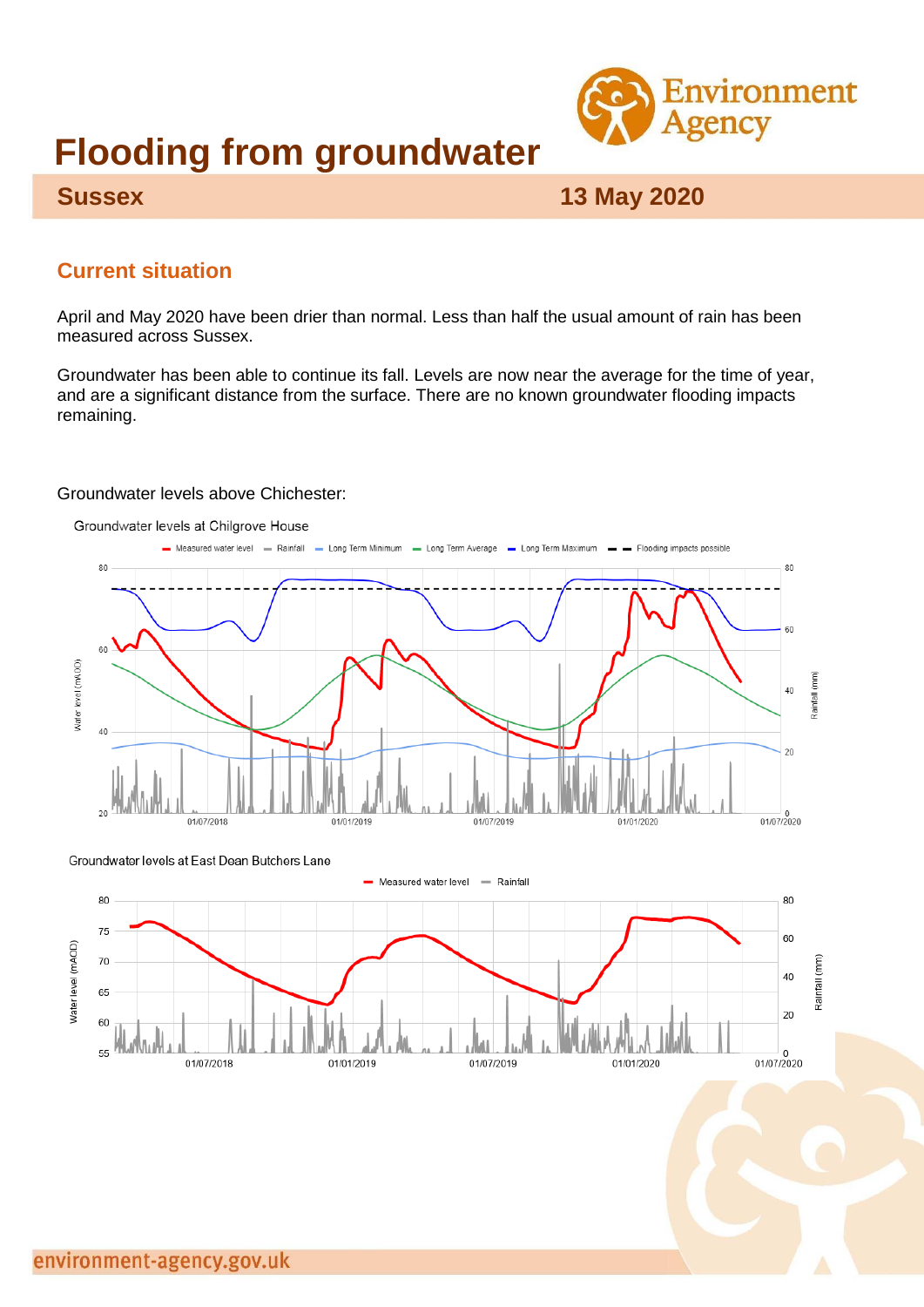#### Groundwater levels in Compton, and near Stoughton and Walderton: (please note, data was unavailable between May and December 2019)



#### Groundwater levels near Patcham:



Groundwater levels at Ladies Mile

customer service line 03708 506 506

incident hotline 0800 80 70 60

floodline 0345 988 1188

www.environment-agency.gov.uk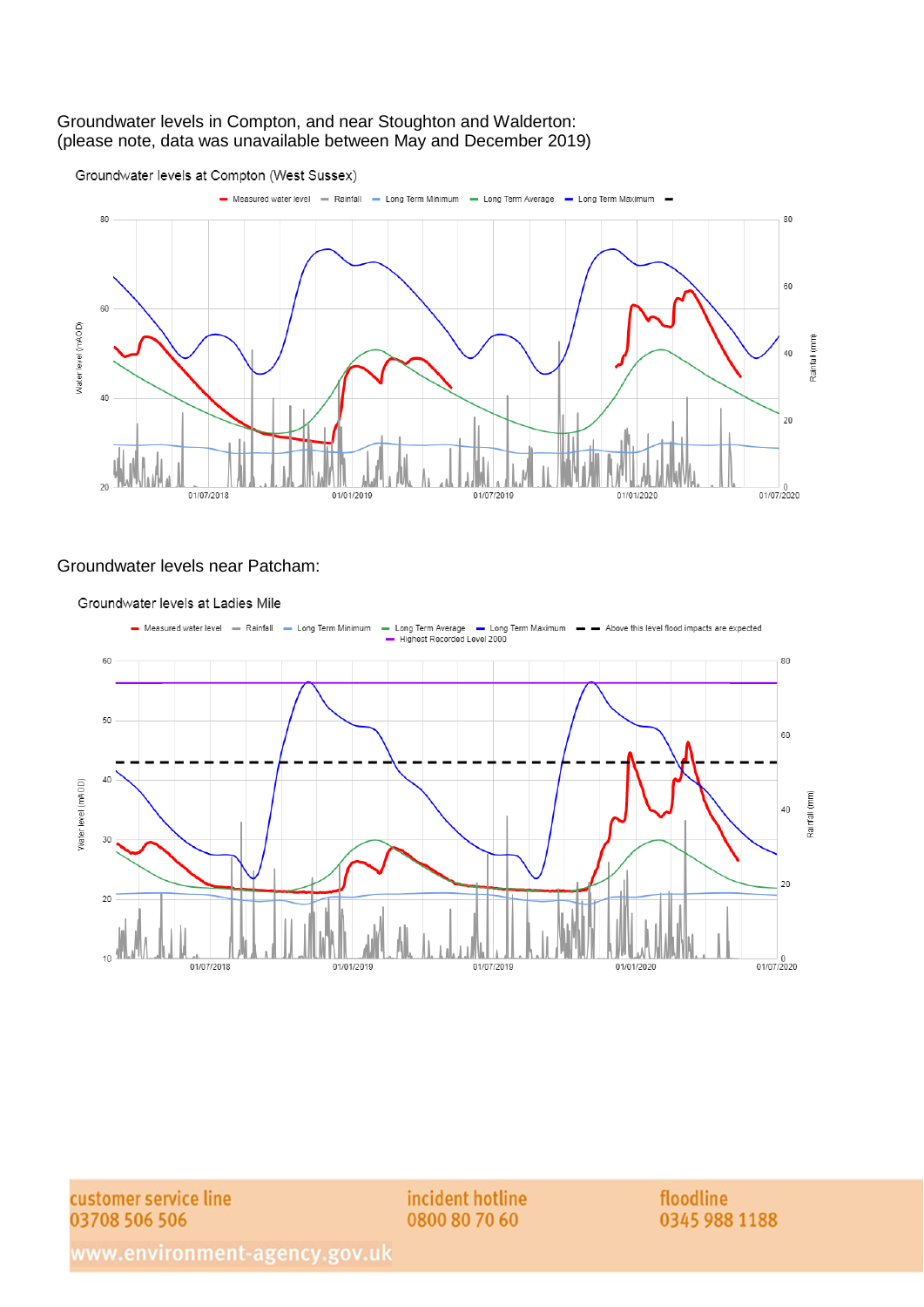## **Forecast risk of flooding**

High pressure is forecast to remain through most of May (and possibly into June), bringing dry, warm and sunny weather. There may still be brief showery periods at times, but even thunderstorms would be unlikely to generate enough rain to cause groundwater levels to rise. Even less likely to cause groundwater flooding, with groundwater so far below the surface.

#### **What we're doing**

We will continue to monitor groundwater levels, their response to rainfall and assess the risk of groundwater flooding. We will continue to share daily groundwater level data on our website: <https://sites.google.com/view/groundwatergraphs>

But, with groundwater flood risk now very low, we will not update this Groundwater Briefing Note until groundwater levels begin rising again, flood risk increases and there is the potential to cause impacts to property.

#### **Actions and advice**

1. Keep an eye on the latest rainfall and groundwater levels on our website: <https://sites.google.com/view/groundwatergraphs> (see other links in 'further information' section below)

2. Think and prepare now for what you'll do if flooding occurs where you live, don't wait until flooding happens. Prepare a flood plan to help you and your community decide what practical actions to take before and during a flood, which will help reduce the damage flooding could cause.

We have a [leaflet](https://www.gov.uk/government/publications/flooding-from-groundwater) offering practical advice to help you reduce the impact of flooding from groundwater.

3. We offer a Groundwater Flood Alert service for the following areas:

Groundwater flooding in West Dean, Singleton, Charlton, East Dean and Chilgrove Groundwater flooding in Patcham

If you would like to receive our messages, please ensure you are registered to receive the information most relevant to you and that your contact details are up to date. If you wish to register or amend your registration then call Floodline on 0345 988 1188 (24 hour service) or go online at [https://www.gov.uk/sign-up-for-flood-warnings.](https://www.gov.uk/sign-up-for-flood-warnings)

4. We encourage at risk communities to develop a community Flood Plan, identifying local issues and working with the different agencies to prepare for and respond to flooding should it occur. <https://flood-warning-information.service.gov.uk/plan-ahead-for-flooding>

5. Where safe to do so, Flood Action Groups may wish to walk local watercourses and check ditches to ensure there are no blockages.

6. If you notice any impacts of groundwater flooding, please let us know. My email is: [richard.eastaff@environment-agency.gov.uk](mailto:richard.eastaff@environment-agency.gov.uk) More information will help us to improve our understanding and hopefully provide an improved warning service in the future.

customer service line 03708 506 506

incident hotline 0800 80 70 60

floodline 0345 988 1188

www.environment-agency.gov.uk